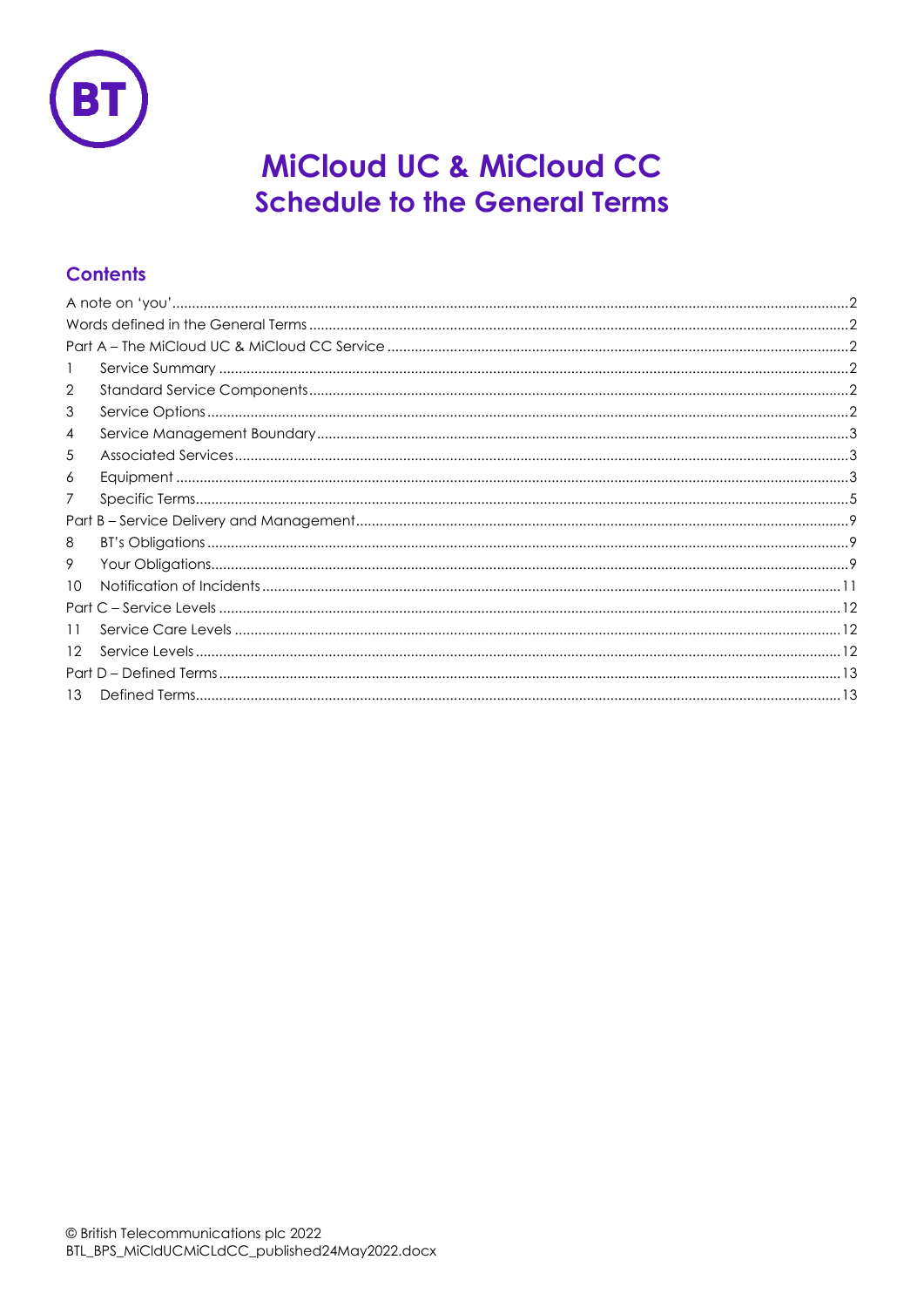

#### <span id="page-1-0"></span>**A note on 'you'**

'You' and 'your' mean the Customer.

#### <span id="page-1-1"></span>**Words defined in the General Terms**

Words that are capitalised but have not been defined in this Schedule have the meanings given to them in the General Terms.

## <span id="page-1-2"></span>**Part A – The MiCloud UC & MiCloud CC Service**

#### <span id="page-1-3"></span>**1 Service Summary**

BT will provide you with a hosted voice over internet protocol service providing features including telephony, onnet video and collaboration facilities, comprising:

- 1.1 the Standard Service Components; and
- 1.2 any of the Service Options as set out in any applicable Order,

up to the point of the Service Management Boundary as set out in Paragraph [4](#page-2-0) ("**MiCloud UC & MiCloud CC Service**").

#### <span id="page-1-4"></span>**2 Standard Service Components**

BT will provide you with all the following standard service components ("**Standard Service Components**") in accordance with the details as set out in any applicable Order

- 2.1 User licences and features: you will pick from a range of User Feature Packs set out in the quote from BT and the BT AX Order form for each User and BT will grant you a User Feature Pack Licence for each User.
- 2.2 Calling Features are conference call facility, hold/resume, voice mail, caller ID, caller ID block, call forward, call transfer, call return, call waiting, DDI, do not disturb, music on hold and extension dialling.
- 2.3 Go Live Training is web based and on Site training on the MiCloud UC & MiCloud CC Service for the System Administrator and Users on or around the Service Start Date.
- 2.4 Access to the Service Desk.
- 2.5 Remote monitoring of the MiCloud UC & MiCloud CC Service to help identify system issues, including security alerts to minimise hacking and toll fraud.
- 2.6 SIP Trunking Access Channels are voice access channels to the public network, enabling calls in and out of the MiCloud UC & CC Service.
- 2.7 On-Net routing of calls between your Sites.
- 2.8 Call Screening: BT will screen calls from MiCloud UC & CC Service to the SIP Trunking Access Channel against any Screening List and will present to the Receiving Number the associated CLI in accordance with the Screening List.

#### <span id="page-1-5"></span>**3 Service Options**

BT will provide you with any of the following options ("**Service Options**") as set out in any applicable Order and in accordance with the details as set out in that Order:

- 3.1 Web Portal.
- 3.2 MiTeam Add-On.
- 3.3 Real Time Analytics.
- 3.4 MiVoice Business Console.
- 3.5 MiCollab UC Application.
- 3.6 MiCloud Contact Centre.
- 3.7 Mitel Handsets.
- 3.8 System Administrator Training.
- 3.9 Advanced End User Training.
- 3.10 Additional Go Live Support.
- 3.11 Presentation Number.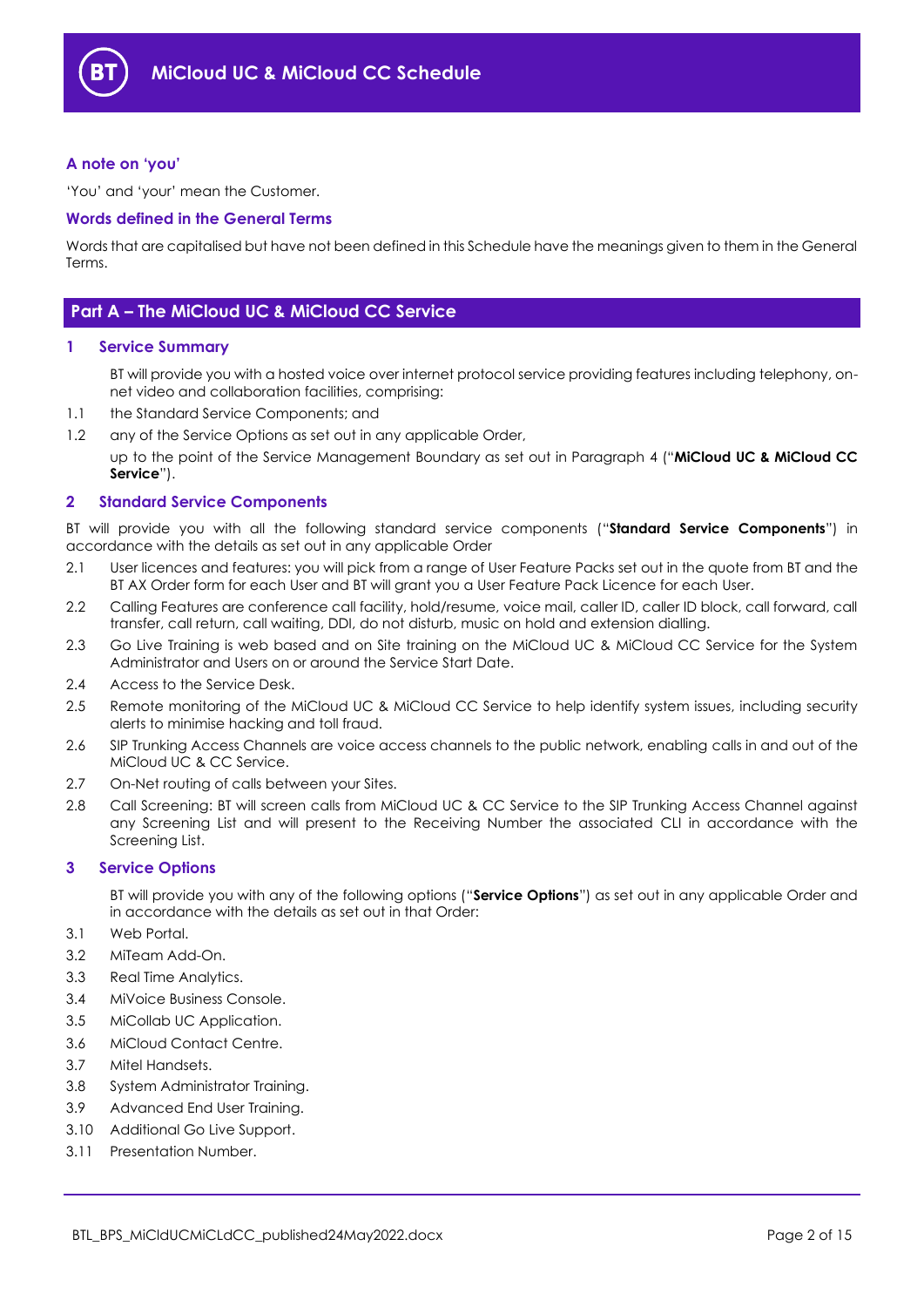

- 3.11.1 BT will provide you with the option to use the Presentation Number Service Option in accordance with the Ofcom document 'Guidance on the Provision of Calling Line Identification Facilities and Other Related Services' dated 30 July 2018 as may be amended, updated or replaced from time to time.
- 3.11.2 If Type 4 Presentation number has been requested as a Service Option, BT may present to the Receiving Number, Type 4 Presentation number. You agree that where BT agrees to present a Type 4 Presentation Number:
	- (a) BT will not screen the Type 4 Presentation Number: and
	- (b) you will:
		- (i) only pass on the CLI of the Originating Number and not an alternative CLI; and
		- (ii) be responsible for compliance with the CLI Guidelines.

#### <span id="page-2-0"></span>**4 Service Management Boundary**

- <span id="page-2-4"></span>4.1 BT will provide and manage the MiCloud UC & MiCloud CC Service in accordance with Parts B and C of this Schedule and as set out in any applicable Order up to your side of the socket on the NTE, or the gateway if the socket is not managed by BT ("**Service Management Boundary**").
- 4.2 BT will have no responsibility for the MiCloud UC & MiCloud CC Service outside the Service Management Boundary.
- 4.3 BT does not make any representations, whether express or implied, about whether the MiCloud UC & MiCloud CC Service will operate in combination with any Customer Equipment or other equipment and software.

#### <span id="page-2-1"></span>**5 Associated Services**

- <span id="page-2-3"></span>5.1 You will have the following services in place that will connect to the MiCloud UC & MiCloud CC Service and are necessary for the MiCloud UC & MiCloud CC Service to function and will ensure that these services meet the minimum technical requirements that BT specifies:
	- 5.1.1 Internet connection;
	- 5.1.2 broadband service:
	- 5.1.3 LAN and WAN network; and
	- 5.1.4 BT MPLS Network or BTnet;

#### (each an "**Enabling Service**").

- 5.2 If BT provides you with any services other than the MiCloud UC & MiCloud CC Service (including any Enabling Service) this Schedule will not apply to those services and those services will be governed by their separate terms.
- 5.3 BT will not be responsible for the performance and availability of the MiCloud UC & CC Service where the Service is provided over third party network. BT will not be responsible for any failure in that third party network and you will report any such issues to that third party provider.

#### <span id="page-2-2"></span>**6 Equipment**

#### 6.1 **Use of BT Equipment and Purchased Equipment**

In relation to BT Equipment, and until title in any Purchased Equipment transfers to you in accordance with Paragraph [6.3.2,](#page-3-0) you will:

- 6.1.1 keep the BT Equipment and Purchased Equipment safe and without risk to health;
- 6.1.2 only use the BT Equipment and Purchased Equipment, or allow it to be used, in accordance with any instructions or authorisation BT may give and for the purpose for which it is designed;
- 6.1.3 not move the BT Equipment or Purchased Equipment or any part of it from the Site(s) without BT's written consent and, including after title in any Purchased Equipment transfers to you in accordance with Paragraph [6.3.2](#page-3-0), you will pay BT's costs and expenses reasonably incurred as a result of such move or relocation;
- 6.1.4 not make any alterations or attachments to, or interfere with, the BT Equipment or Purchased Equipment, including after title in any Purchased Equipment transfers to you in accordance with Paragraph [6.3.2,](#page-3-0)  nor permit any person (other than a person authorised by BT) to do so, without BT's prior written consent and, if BT gives its consent, agree that any alterations or attachments are part of the BT Equipment or Purchased Equipment;
- 6.1.5 not sell, charge, assign, transfer or dispose of or part with possession of the BT Equipment or Purchased Equipment or any part of it;
- 6.1.6 not allow any lien, encumbrance or security interest over the BT Equipment or Purchased Equipment, nor pledge the credit of BT for the repair of the BT Equipment or Purchased Equipment or otherwise;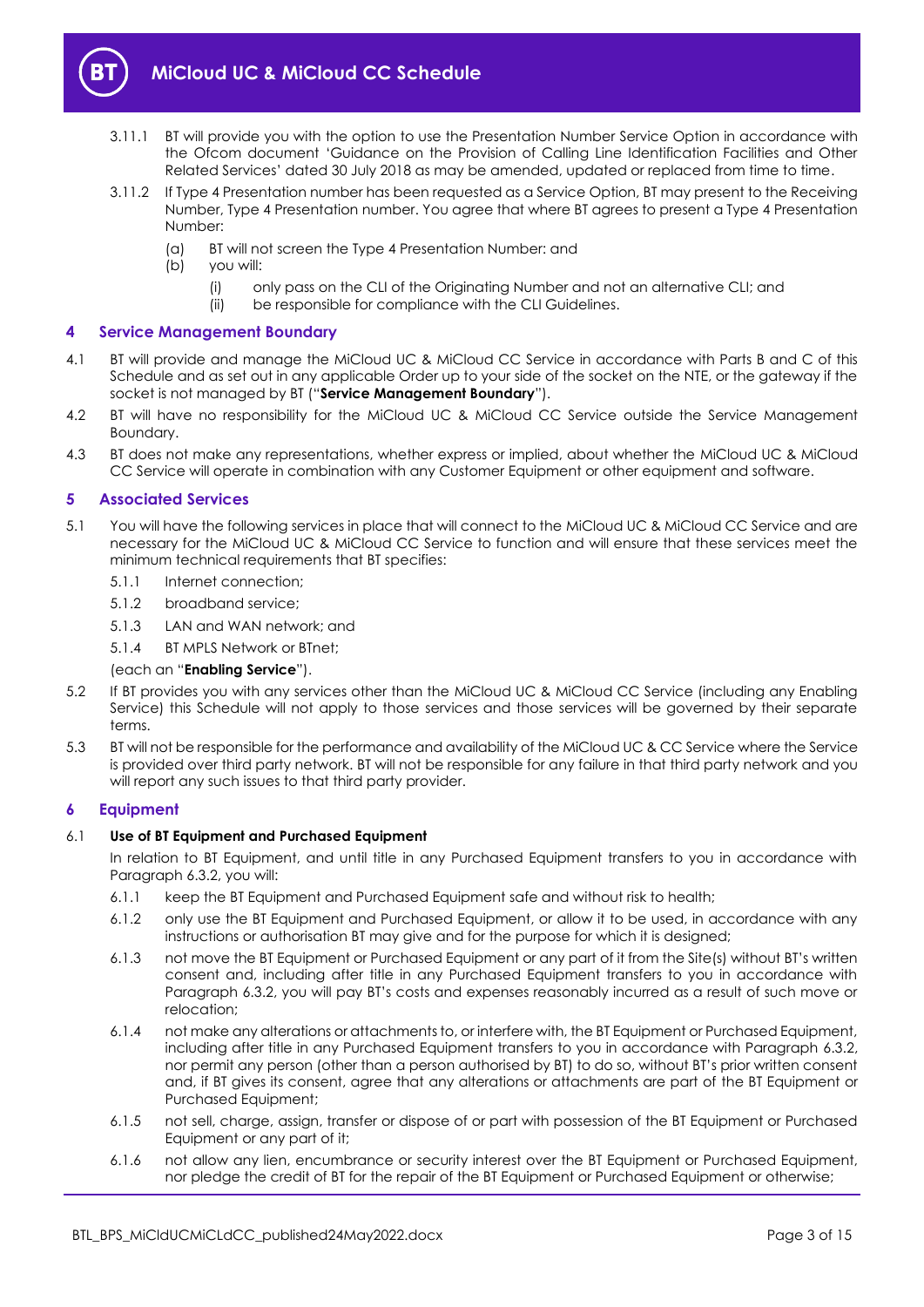

- 6.1.7 not claim to be owner of the BT Equipment and Purchased Equipment and ensure that the owner of the Site(s) will not claim ownership of the BT Equipment or Purchased Equipment, even where the BT Equipment or Purchased Equipment is fixed to the Site(s);
- 6.1.8 obtain appropriate insurance against any damage to or theft or loss of the BT Equipment and Purchased Equipment;
- 6.1.9 in addition to any other rights that BT may have, reimburse BT for any losses, costs or liabilities arising from your use or misuse of the BT Equipment or Purchased Equipment or where the BT Equipment or Purchased Equipment is damaged, stolen or lost, except where the loss or damage to BT Equipment or Purchased Equipment is a result of fair wear and tear or caused by BT;
- 6.1.10 ensure that the BT Equipment or Purchased Equipment appears in BT's name in your accounting books;
- 6.1.11 where there is a threatened seizure of the BT Equipment and Purchased Equipment, or an Insolvency Event applies to you, immediately provide BT with Notice so that BT may take action to repossess the BT Equipment and Purchased Equipment; and
- 6.1.12 notify any interested third parties that BT owns the BT Equipment and Purchased Equipment.

#### 6.2 **BT Equipment**

BT Equipment will remain BT's property at all times and risk in BT Equipment will pass to you upon delivery, whether or not the BT Equipment has been installed.

## 6.3 **Purchased Equipment**

#### 6.3.1 **Delivery and Installation of Purchased Equipment**

- (a) The MiCloud UC & MiCloud CC Service is only available for delivery and installation in the United Kingdom.
- (b) You will provide BT with the name and contact details of at least one individual who is responsible for receiving the Purchased Equipment at the Site(s).
- (c) If agreed between both of us in any applicable Order, BT will, install any Purchased Equipment at the applicable Site(s), and:
	- (i) test Purchased Equipment to ensure that it is ready for use; and
	- (ii) on the date that BT has completed those tests, confirm to you that the Purchased Equipment is available for you to carry out any Acceptance Tests.

#### <span id="page-3-0"></span>6.3.2 **Transfer of Title and Risk**

- (a) Where the Purchased Equipment is delivered to a Site that is located within the United Kingdom:
	- (i) title in the Purchased Equipment (except for the Intellectual Property Rights) will pass to you when you have paid for the Purchased Equipment in full;
	- (ii) where BT delivers or installs the Purchased Equipment, risk will pass to you on delivery of the Purchased Equipment, but you will not be liable for any loss or damage that is caused by BT's negligence; and
	- (iii) where BT does not deliver or install the Purchased Equipment, risk will pass to you when you take possession of the Purchased Equipment.

#### 6.3.3 **Acceptance of Purchased Equipment**

Where a Site is located within the United Kingdom, BT will treat the Purchased Equipment as accepted:

- (a) where BT does not install the Purchased Equipment, when you take delivery or possession of the Purchased Equipment; and
- (b) where BT installs the Purchased Equipment, the earlier of:
	- (i) the Service Start Date; and
	- (ii) where you notify BT in writing that the Purchased Equipment has not passed the Acceptance Tests but that is due to minor Incidents that do not affect the Purchased Equipment's performance, the date of that Notice.

#### <span id="page-3-1"></span>6.3.4 **Warranty**

- (a) During the period of 12 consecutive months following the Service Start Date (or any other period that BT advises you in a Notice), if you report to BT in accordance with Paragrap[h 10](#page-10-0) that there is an Incident in the Purchased Equipment due to faulty design, manufacture or materials, or BT's negligence, BT will, or will arrange for the manufacturer or other third party to, replace or (at BT's option) repair the part affected by, or causing, the Incident free of charge, unless:
	- (i) the Purchased Equipment has not been properly kept, used or maintained in accordance with the manufacturer's or BT's instructions, if any;
	- (ii) the Purchased Equipment has been modified without BT's written consent;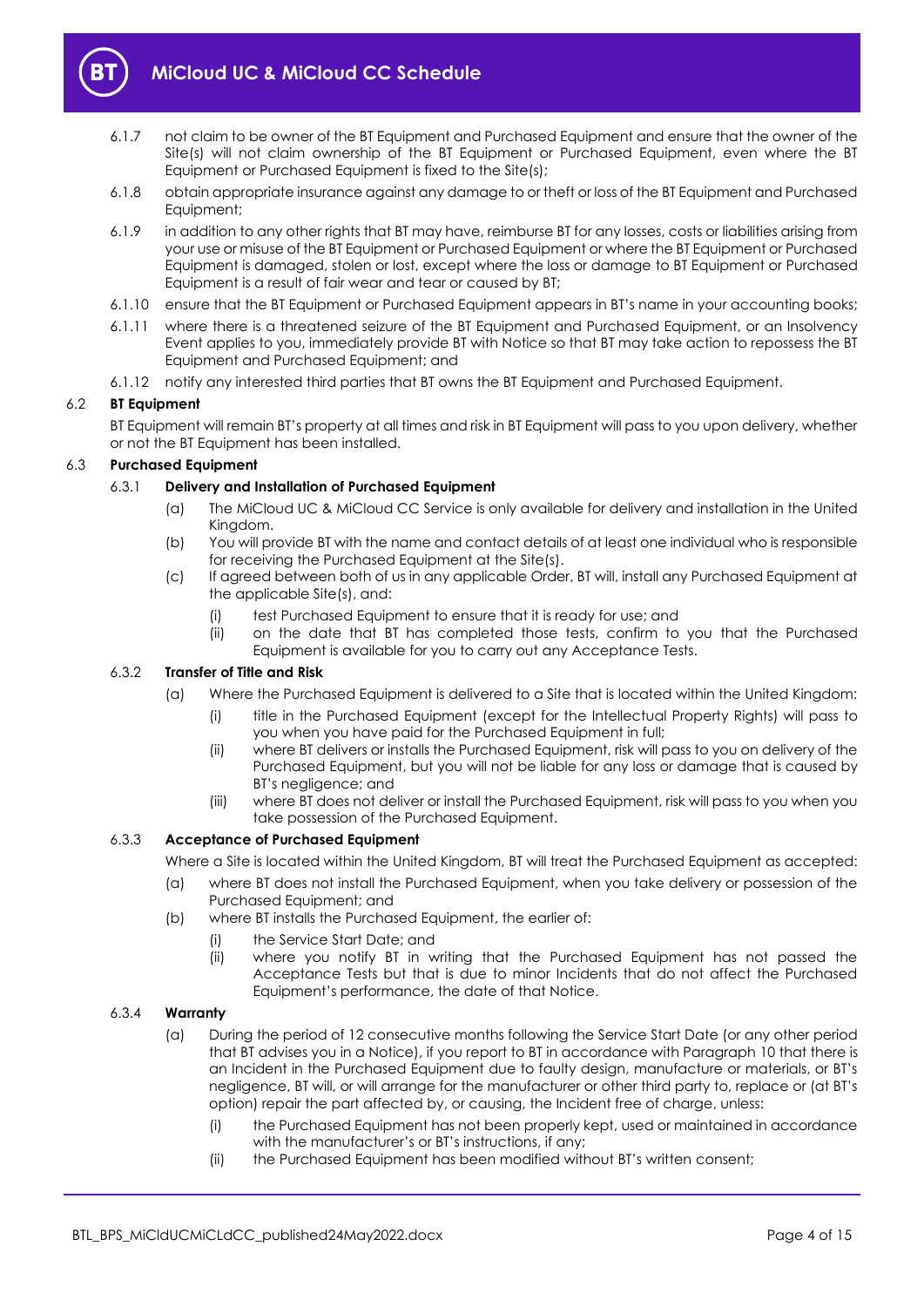

- (iii) the Incident is due to damage, interference with or maintenance of Purchased Equipment by persons other than BT or a third party authorised by BT;
- (iv) the Incident is due to faulty design by you where the Purchased Equipment has been customised or integrated into your systems to your design; or
- (v) the Incident is due to fair wear and tear.
- (b) If requested by BT, you will return the Purchased Equipment affected by an Incident to BT or to the manufacturer or other third party, in accordance with BT's instructions, for repair or replacement in accordance with Paragraph [6.3.4\(a\).](#page-3-1)
- (c) BT does not warrant that the Software supplied in accordance with the Contract is free from Incidents, but BT will remedy any defects that materially impair performance (where necessary, by arrangement between both of us) within a reasonable time.

#### 6.3.5 **Security**

- (a) You are responsible for the proper use of any User names, personal identification numbers and passwords used with the Purchased Equipment, and you will take all necessary steps to ensure that they are kept confidential, secure and not made available to unauthorised persons.
- (b) BT does not guarantee the security of the Purchased Equipment against unauthorised or unlawful access or use.

#### 6.3.6 **Software Licence**

On and from the Service Start Date, or, where BT installs any Purchased Equipment, from the date of installation, you will comply with the provisions of any Software licences provided with or as part of any Purchased Equipment.

#### <span id="page-4-4"></span><span id="page-4-1"></span>6.4 **WEEE Directive**

- 6.4.1 You will comply with Article 13 of the Waste Electrical and Electronic Equipment Directive 2012 ("**WEEE Directive**") for the costs of collection, treatment, recovery, recycling and environmentally sound disposal of any equipment supplied under the Contract that has become waste electrical and electronic equipment ("**WEEE**").
- 6.4.2 For the purposes of Article 13 of the WEEE Directive this Paragraph [6.4](#page-4-1) is an alternative arrangement to finance the collection, treatment, recovery, recycling and environmentally sound disposal of WEEE.
- 6.4.3 You will comply with any information recording or reporting obligations imposed by the WEEE Directive.

#### 6.5 **Sale of Goods**

The UN Convention on Contracts for the International Sale of Goods will not apply to the Contract.

#### <span id="page-4-0"></span>**7 Specific Terms**

#### <span id="page-4-2"></span>7.1 **Changes to the Contract and the MiCloud UC & MiCloud CC Service**

- 7.1.1 BT may amend the Contract (including the Charges) or the MiCloud UC & MiCloud CC Service at any time by either:
	- (a) publishing the amendment online at [www.bt.com/pricing](http://www.bt.com/pricing) or [www.bt.com/terms](http://www.bt.com/terms) (or any other online address that BT advises you of); or
	- (b) by giving Notice to you.
- <span id="page-4-3"></span>7.1.2 In the event that the amendments cause you material detriment, BT will give you Notice at least 30 days before the change is to take effect and, in the case of any other amendments, at least one day before the change is to take effect.
- 7.1.3 If BT makes any amendment to the Contract or the MiCloud UC & MiCloud CC Service that causes you material detriment, you will not have to pay any Termination Charges if you give Notice to terminate the affected MiCloud UC & MiCloud CC Service in accordance with Clause 17 of the General Terms within:
	- (a) 90 days after the date of notification if BT has only published the amendment online in accordance with Paragrap[h 7.1.1\(a\);](#page-4-2) or
	- (b) 30 days after the date of the Notice if BT has given you Notice in accordance with Paragraph [7.1.1\(b\).](#page-4-3)

#### 7.2 **Minimum Period of Service**

- 7.2.1 At the end of the Minimum Period of Service, unless one of us gives Notice to the other of an intention to terminate the MiCloud UC & MiCloud CC Service in accordance with the Contract:
	- (a) BT will continue to provide the MiCloud UC & MiCloud CC Service on a rolling monthly basis; and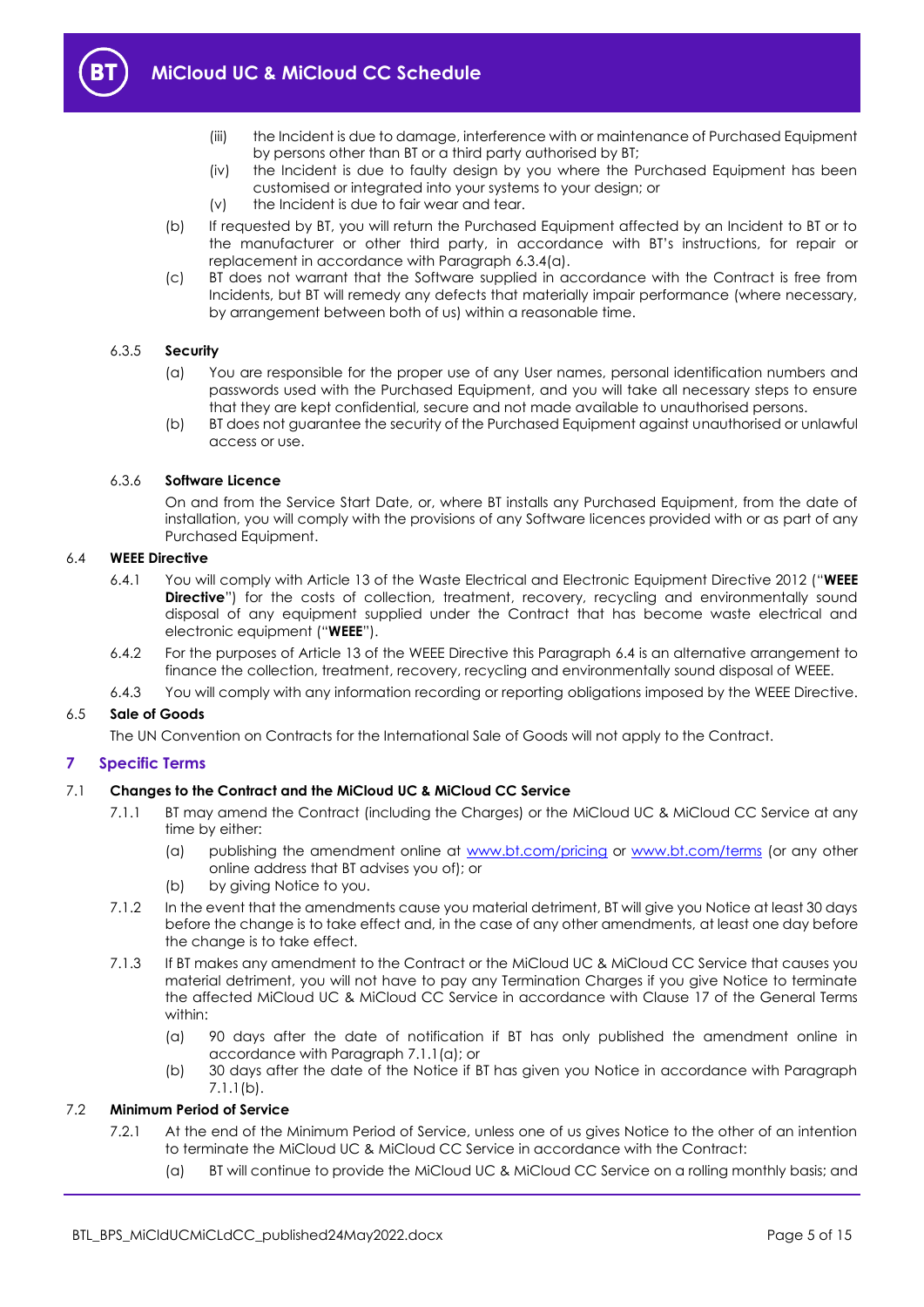

(b) both of us will continue to perform each of our obligations in accordance with the Contract; and (c) whilst your Contract is on a rolling monthly basis, you will not be able to make any changes to your MiCloud UC & MiCloud CC Service.

#### 7.3 **Minimum Term**

Each User Feature Pack is subject to a Minimum Term beginning on the relevant Service Start Date, as set out in any applicable Order.

#### 7.4 **Termination for Convenience**

For the purposes of Clause 17 of the General Terms, either of us may, at any time after the Service Start Date and without cause, terminate the MiCloud UC & MiCloud CC Service or any applicable Order by giving 30 days' Notice to the other.

#### 7.5 **Customer Committed Date**

- 7.5.1 If you request a change to the MiCloud UC & MiCloud CC Service or any part of the MiCloud UC & MiCloud CC Service, including any Purchased Equipment or any IP Address location, then BT may revise the Customer Committed Date to accommodate that change.
- 7.5.2 BT may expedite delivery of the MiCloud UC & MiCloud CC Service for operational reasons or in response to a request from you, but this will not revise the Customer Committed Date.

#### 7.6 **Access to Emergency Services**

- 7.6.1 BT will provide the ability for Users to call the emergency services by dialling "999" or "112", but caller location information will only be provided by BT if you:
	- (a) inform BT of the geographic location of calling numbers to enable BT to maintain a database of calling numbers and geographic locations;
	- (b) inform BT immediately of any changes to those locations; and
	- (c) configure your MiCloud UC & MiCloud CC Service to accurately convey correct calling number locations.
- 7.6.2 BT will not guarantee your ability to use the MiCloud UC & MiCloud CC Service to make emergency calls at all times, including where:
	- (a) there is a failure of mains power or access service;
	- (b) you are accessing the MiCloud UC & MiCloud CC Service from a mobile device and are not using the mobile network; or
	- (c) BT has suspended or interrupted the MiCloud UC & MiCloud CC Service for any reason, including Maintenance,
	- (d) your LAN and WAN networks are not adequate or resilient; and

therefore, BT recommends that you consider an alternative means to support emergency calls.

7.6.3 Where you request, and BT moves, a telephone number from one Site to another, there may be a delay in updates to caller location information held by the emergency services and until the emergency services receive any updated location information, the location information held by the emergency services will be the address of the Site before the number was moved.

#### <span id="page-5-0"></span>7.7 **EULA**

- 7.7.1 BT will only provide the MiCloud UC & MiCloud CC Service if you have entered into an end User licence agreement with the Supplier in the form set out at [www.mitel.com/content/end-user-license](http://www.mitel.com/content/end-user-license-agreements)[agreements,](http://www.mitel.com/content/end-user-license-agreements) as may be amended or supplemented from time to time by the Supplier ("**EULA**").
- 7.7.2 You will observe and comply with any relevant EULA for any and all use of the MiCloud UC & MiCloud CC Service.
- 7.7.3 In addition to what it says in Clause 15 of the General Terms, if you do not comply with the relevant EULA, BT may restrict or suspend the MiCloud UC & MiCloud CC Service upon reasonable Notice, and:
	- (a) you will continue to pay the Charges for the MiCloud UC & MiCloud CC Service until the end of the Minimum Period of Service or Renewal Period; and
	- (b) BT may charge a re-installation fee to re-start the MiCloud UC & MiCloud CC Service.
- 7.7.4 You are responsible in accordance with the terms of the relevant EULA for the use of the Software.
- 7.7.5 You will enter into the relevant EULA for your own benefit and the rights, obligations, acknowledgements, undertakings, warranties and indemnities granted in accordance with the relevant EULA are between you and the Supplier.
- 7.7.6 You will deal with the Supplier with respect to any loss or damage suffered by you or the Supplier under the EULA and any loss or damage will not be enforceable against BT.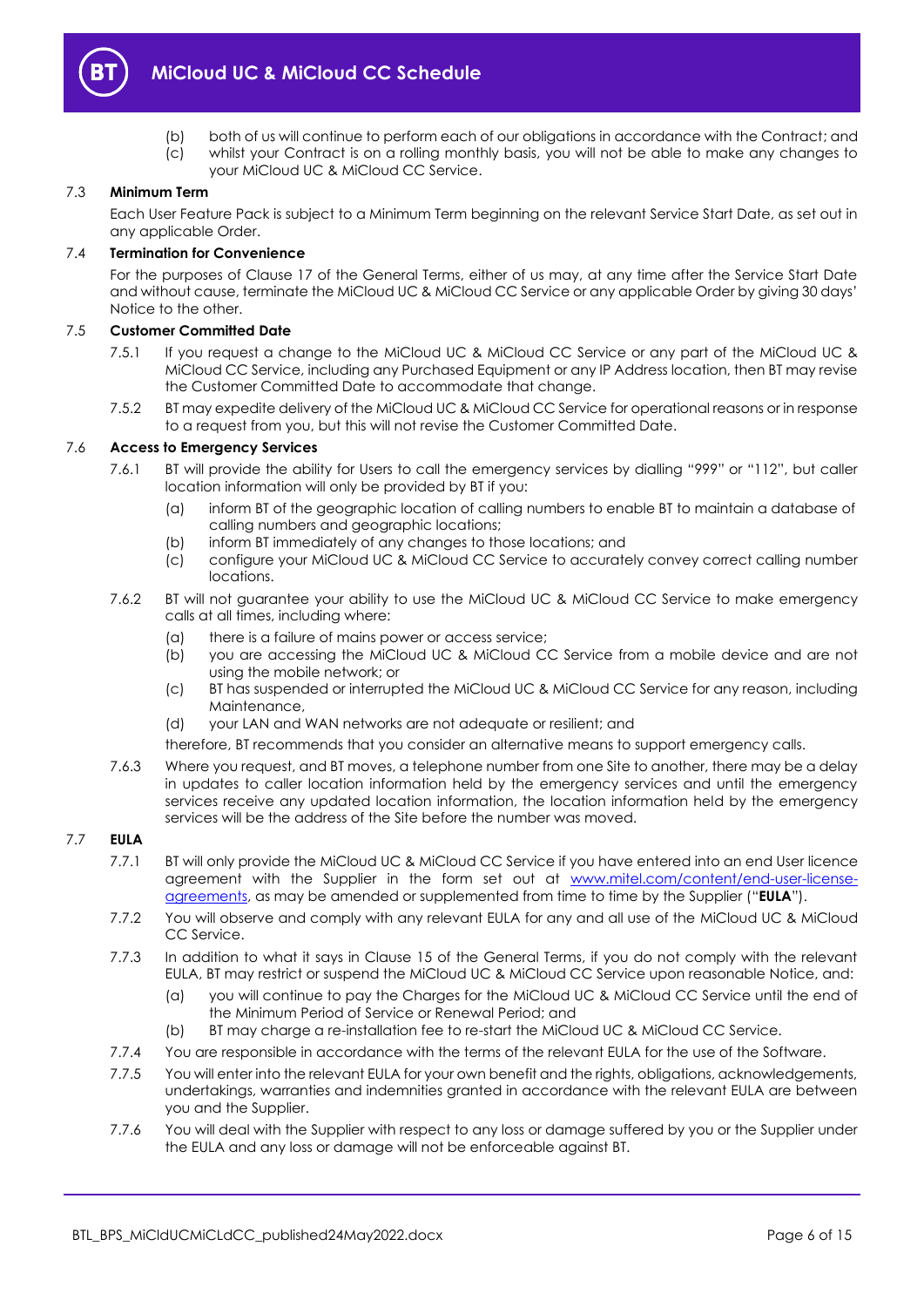

7.7.7 Where the EULA is presented in a 'click to accept' function and you require BT to configure or install Software on your behalf, BT will do so as your agent and bind you to the EULA.

#### 7.8 **Telephone Numbers**

You will not own any telephone number related to the MiCloud UC & MiCloud CC Service and, apart from your right to number portability where you change communications provider, all your rights to use telephone numbers will cease on termination or expiry of the MiCloud UC & MiCloud CC Service.

#### 7.9 **Invoicing**

- 7.9.1 Unless set out otherwise in any applicable Order, BT will invoice you for the following Charges in the amounts set out in any applicable Order:
	- (a) Installation Charges, on the Service Start Date, or where the installation period is estimated to be longer than one month, monthly in arrears starting from when you place an Order until the Service Start Date;
	- (b) Recurring Charges, except Usage Charges, monthly in advance (depending on your billing frequency) and for any period where the MiCloud UC & MiCloud CC Service is provided for less than one month, the Recurring Charges will be calculated on a daily basis;
	- (c) Usage Charges, monthly in arrears on the first day of the relevant month,;
	- (d) any Charges for any Purchased Equipment from the Service Start Date, and those Charges that will apply from the date you take delivery or possession of that Purchased Equipment;
	- (e) any Charges for Additional Go Live Support, calculated on a daily basis;
	- (f) De-installation Charges within 60 days of de-installation of the MiCloud UC & MiCloud CC Service; and
	- (g) any Termination Charges incurred in accordance with Paragraph [7.10.2](#page-6-0) upon termination of the relevant Service.
- 7.9.2 BT may invoice you for any of the following Charges in addition to those set out in any applicable Order:
	- (a) Charges for investigating Incidents that you report to BT where BT finds no Incident or that the Incident is caused by something for which BT is not responsible under the Contract;
	- (b) Charges for commissioning the MiCloud UC & MiCloud CC Service in accordance with Paragraph [8.2](#page-8-3) outside of Business Hours;
	- (c) Charges for expediting provision of the MiCloud UC & MiCloud CC Service at your request after BT has informed you of the Customer Committed Date; and
	- (d) any other Charges as set out in any applicable Order or the BT Price List or as otherwise agreed between both of us.

#### 7.10 **Cancellation and Termination Charges at the end of the Contract**

#### 7.10.1 **Cancellation Charges**

For the purposes of Clause 16 of the General Terms, if you cancel an Order, or part of it, any time before the Service Start Date you will pay BT Cancellation Charges.

#### <span id="page-6-0"></span>7.10.2 **Termination Charges**

If you terminate the Contract, the MiCloud UC & MiCloud CC Service or any applicable Order for convenience in accordance with Clause 17 of the General Terms you will pay BT:

- (a) all outstanding Charges or payments due and payable under the Contract;
- (b) De-installation Charges; and
- (c) any other Charges as set out in any applicable Order and any charges reasonably incurred by BT from a supplier as a result of the early termination.
- 7.10.3 In addition to the Charges set out at Paragraph [7.10.2](#page-6-0) above, if you terminate during the Minimum Period of Service or a Minimum Term, you will pay BT:
	- (a) Termination Charges, as compensation, equal to 100 per cent of the Recurring Charges for all remaining months of the Minimum Period of Service or Minimum Term; and
	- (b) any waived Installation Charges.
- 7.10.4 BT will refund to you any money you have paid in advance after deducting any Charges or other payments due to BT under the Contract.

#### <span id="page-6-1"></span>7.11 **Web Portal**

Where BT provides you with access to a Web Portal:

- 7.11.1 details of the MiCloud UC & MiCloud CC Service, including configuration information, will be accessible on the Web Portal;
- 7.11.2 your System Administrator will have access to the Web Portal and will use the Web Portal for service management and administration, including: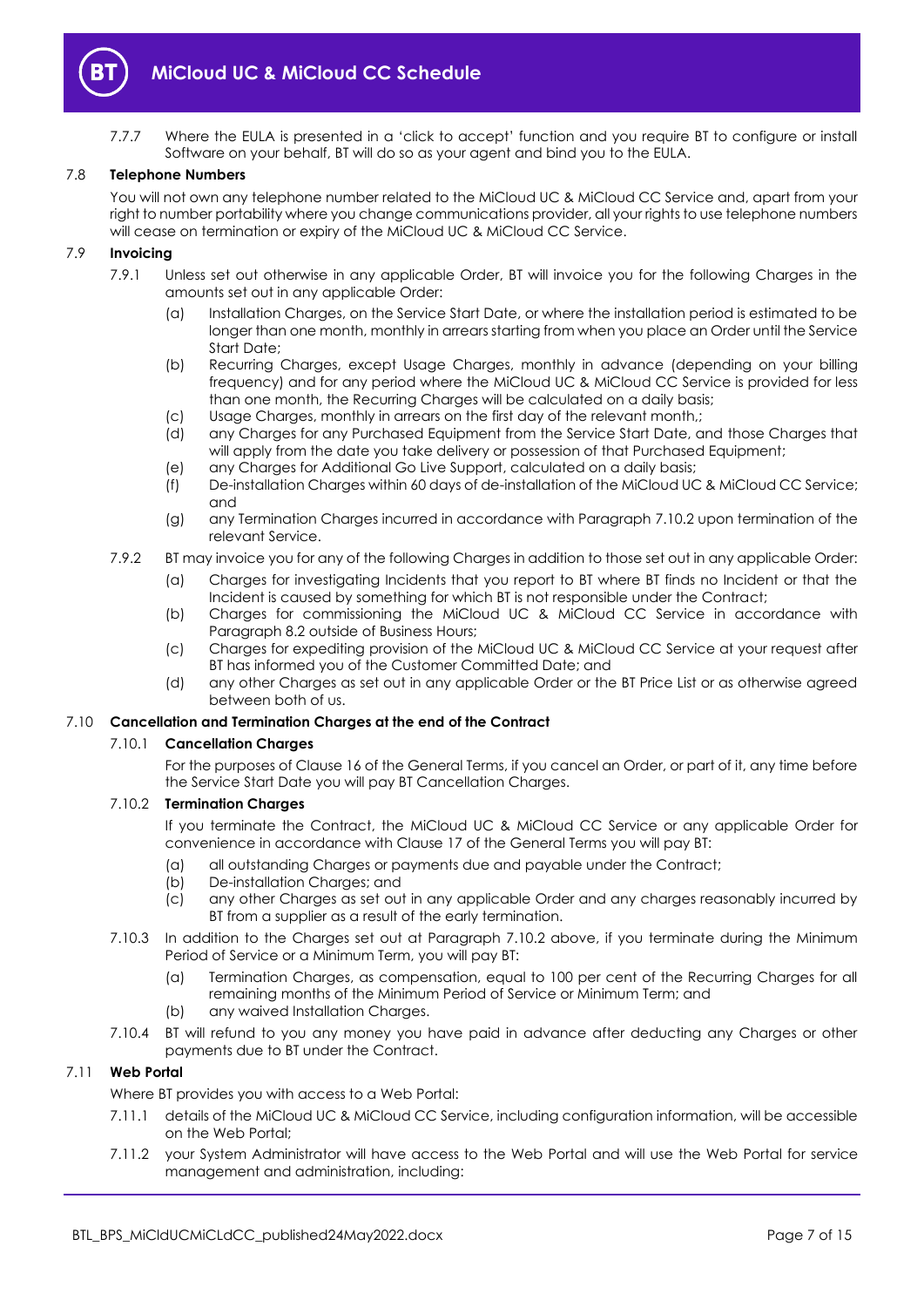

- (a) User account set up, including management and provision of administration rights;
- (b) suspension or deletion of User accounts that are not active;
- (c) viewing monthly management dashboard reports and fault reports; and
- (d) accessing configuration and other information relating to the MiCloud UC & MiCloud CC Service; and
- 7.11.3 BT may change the access arrangements to the Web Portal and will give you Notice of any such changes.

## 7.12 **Training**

Where BT provides you with training, depending on the Service Option you select. BT will provide training on:

- 7.12.1 core telephony features;
- 7.12.2 call handling and phone features;
- 7.12.3 voicemail, voice portal and auto attendant;
- 7.12.4 remote working features;
- 7.12.5 receptionist console;
- 7.12.6 call logging and call recording;
- 7.12.7 site administration;
- 7.12.8 call centre; and
- 7.12.9 integration capability to a third party database.

## 7.13 **Additional User Feature Packs**

You may request additional User Feature Packs at any time during the Contract by placing an Order.

#### 7.14 **PCI DSS Compliance Obligations**

- 7.14.1 The MiCloud UC & MiCloud CC Service is not compliant with PCI DSS nor is it designed or intended to be used for the processing, storage or transmission of any cardholder data or any data that is subject to PCI DSS.
- <span id="page-7-0"></span>7.14.2 For the purposes of PCI DSS compliance, you are the Merchant and you are responsible for all PCI-DSS requirements under this agreement. BT will not have any responsibility for or liability, in respect of any PCI DSS compliance obligations.
- 7.14.3 BT does not represent, undertake or warrant that you, as the Merchant, are compliant with PCI DSS requirements solely as a result of using the products and services provided under this Contract.
- 7.14.4 You will indemnify BT and its suppliers under this agreement for any Claims, losses, costs or liabilities that it incurs as a result of your failure to comply with Paragraph [7.14.2.](#page-7-0)

#### 7.15 **Amendments to the General Terms**

7.15.1 For the purposes of the MiCloud UC & MiCloud CC Service, the wording in Clause 12.5 of the General Terms is deleted and replaced with the following:

**12.5** If your use of any Service infringes, or allegedly infringes, someone else's Intellectual Property Rights in the United Kingdom, EU, Canada or United States, BT will indemnify you for any Claims, losses, costs or liabilities brought against you as long as you comply with the terms set out in Clause 22.7.

- 7.15.2 For the purposes of the MiCloud UC & MiCloud CC Service, the wording in Clause 15.1 of the General Terms is deleted and replaced with the following:
	- **15.1** BT may restrict or suspend any Service:
		- 15.1.1 if BT needs to do Maintenance:
		- 15.1.2 to implement a change under Clause 5.2;
		- 15.1.3 if you do not pay BT on time and in the way described in Clause 9.5; and
		- 15.1.4 if BT reasonably believes:
			- (a) you have not followed the Acceptable Use Policy;
			- (b) you have not complied with Paragraph [9.3.4](#page-9-0) of the MiCloud UC & MiCloud CC Schedule; or
				- (c) it needs to in order to protect the integrity or security of the BT Network.
- 7.15.3 All other terms in Clauses 12 and 15 of the General Terms will continue to apply unamended.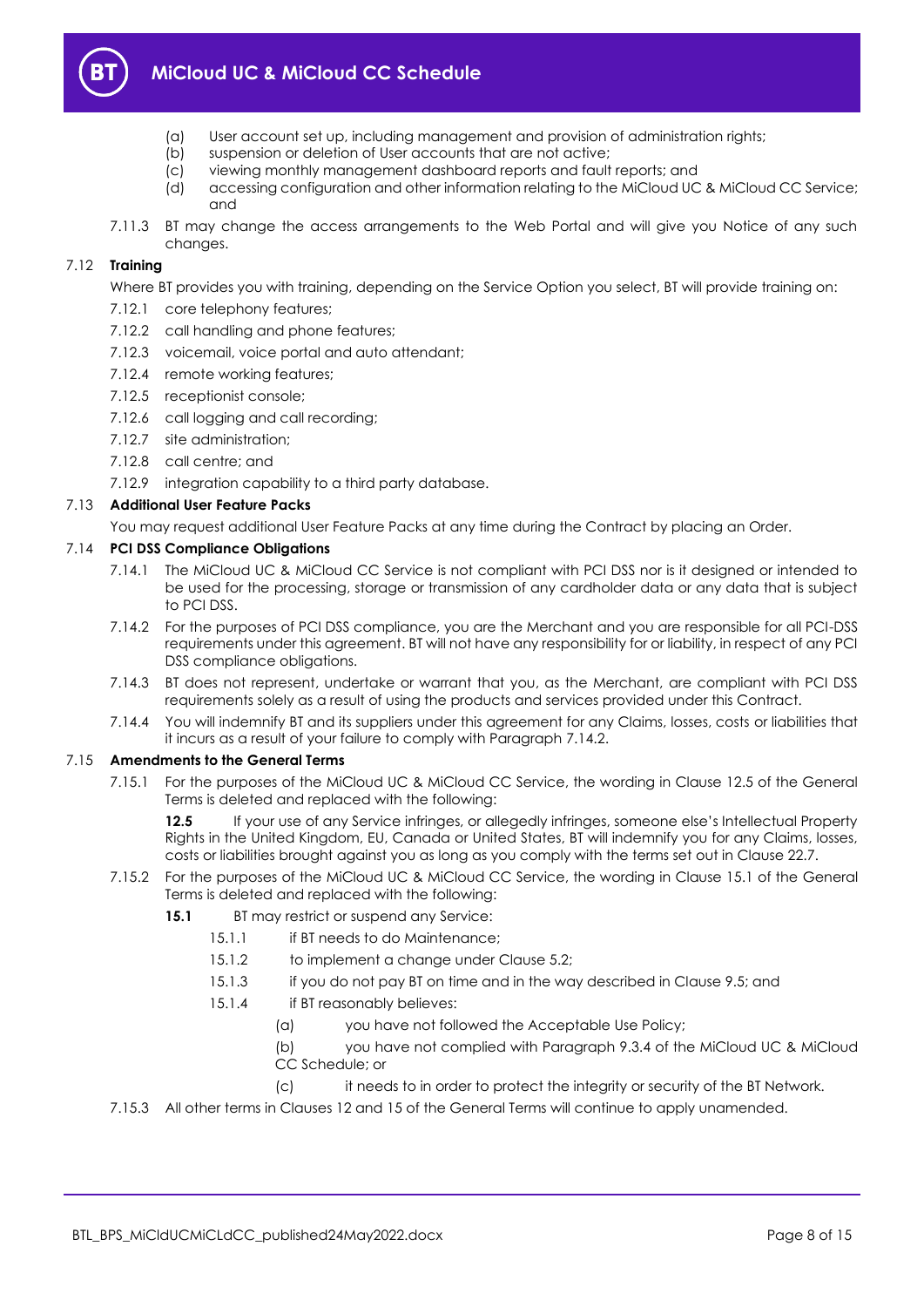

## <span id="page-8-0"></span>**Part B – Service Delivery and Management**

#### <span id="page-8-1"></span>**8 BT's Obligations**

#### 8.1 **Service Delivery**

Before the Service Start Date and, where applicable, throughout the provision of the MiCloud UC & MiCloud CC Service, BT:

- 8.1.1 will provide you with contact details for the Service Desk; and
- 8.1.2 will comply with all reasonable health and safety rules and regulations and reasonable security requirements that apply at the Site(s) and that you have notified to BT in writing, but BT will not be liable if, as a result of any such compliance, BT is in breach of any of its obligations under this Contract.

#### <span id="page-8-3"></span>8.2 **Commissioning of the Service**

Before the Service Start Date, BT will:

- 8.2.1 configure the MiCloud UC & MiCloud CC Service;
- 8.2.2 conduct a series of standard tests on the MiCloud UC & MiCloud CC Service to ensure that it is configured correctly;
- 8.2.3 connect the MiCloud UC & MiCloud CC Service to each Enabling Service; and
- <span id="page-8-4"></span>8.2.4 on the date that BT has completed the activities in this Paragraph [8.2,](#page-8-3) confirm to you that the MiCloud UC & MiCloud CC Service is available for performance of any Acceptance Tests in accordance with Paragrap[h 9.2.](#page-9-1)

#### <span id="page-8-5"></span>8.3 **During Operation**

On and from the Service Start Date, BT:

- 8.3.1 will respond and use reasonable endeavours to remedy an Incident without undue delay and in accordance with the Service Care Levels in Part C of this Schedule if BT detects or if you report an Incident with the MiCloud UC & MiCloud CC Service;
- 8.3.2 will provide access to the Web Portal and server to provide you with online access to performance reports; and
- 8.3.3 may, in the event of a security breach affecting the MiCloud UC & MiCloud CC Service, require you to change any or all of your passwords.

#### 8.4 **The End of the Service**

On termination of the MiCloud UC & MiCloud CC Service by either of us, BT:

- 8.4.1 will provide configuration information relating to the MiCloud UC & MiCloud CC Service provided at the Site(s) in a format that BT reasonably specifies;
- 8.4.2 may disconnect and remove any BT Equipment located at the Site(s); and
- 8.4.3 may delete any Content.

#### <span id="page-8-2"></span>**9 Your Obligations**

#### 9.1 **Service Delivery**

Before the Service Start Date and, where applicable, throughout the provision of the MiCloud UC & MiCloud CC Service, you will:

- 9.1.1 provide BT with the names and contact details of the System Administrator and you will give Notice to BT whenever a new System Administrator is appointed;
- 9.1.2 provide BT with access to any Site(s) during Business Hours, or as otherwise agreed, to enable BT to set up, deliver and manage the MiCloud UC & MiCloud CC Service;
- 9.1.3 provide BT with Notice of any health and safety rules and regulations and security requirements that apply at the Site(s);
- 9.1.4 ensure that the LAN protocols and applications you use are compatible with the MiCloud UC & MiCloud CC Service;
- 9.1.5 prepare and maintain the Site(s) for the installation of BT Equipment and Purchased Equipment and supply of the MiCloud UC & MiCloud CC Service, including:
	- (a) providing a suitable and safe operational environment for any BT Equipment or Purchased Equipment including all necessary trunking, conduits, cable trays, and telecommunications connection points in accordance with BT's reasonable instructions and applicable installation standards;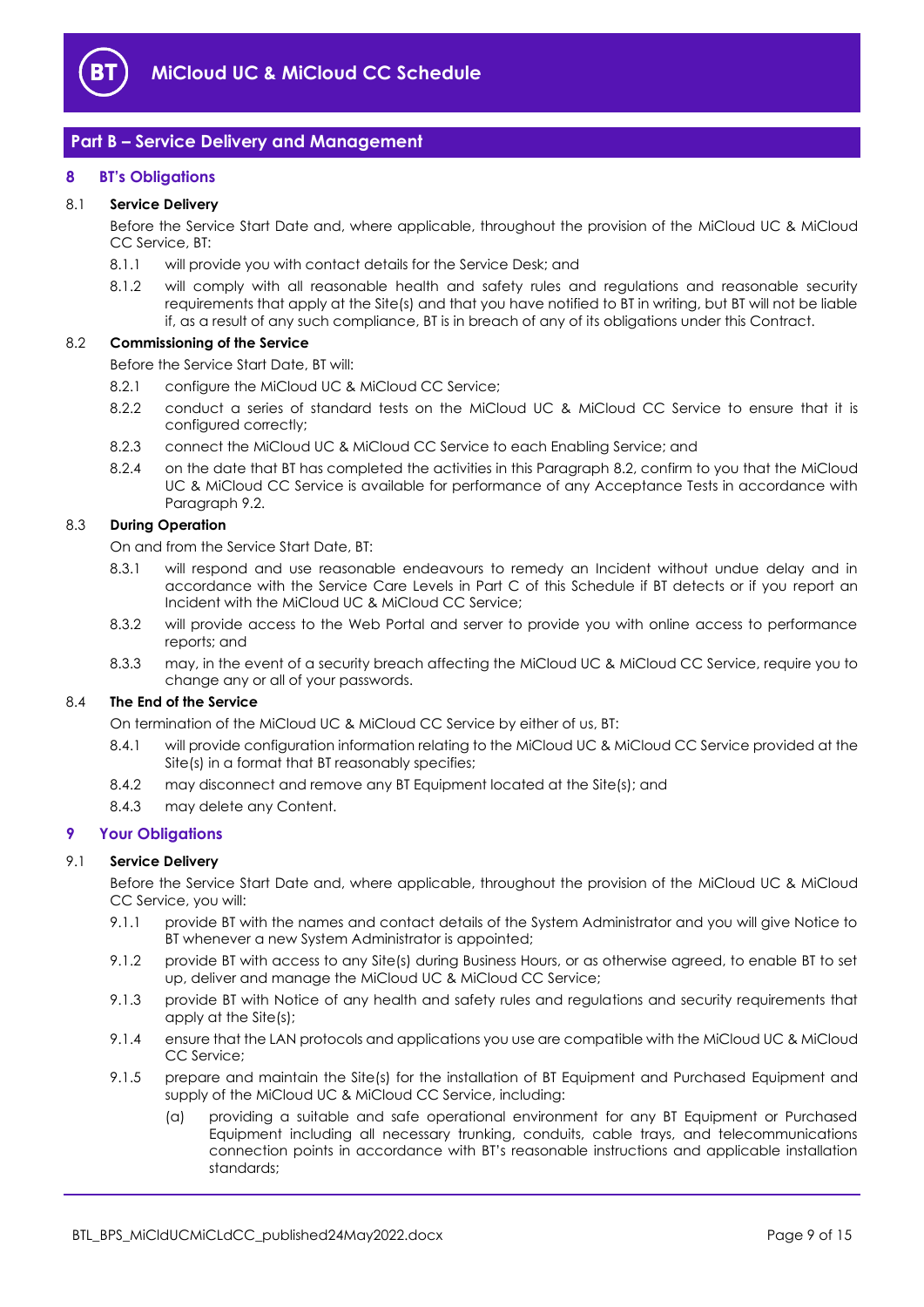

- 
- (b) take up or remove any fitted or fixed floor coverings, ceiling tiles and partition covers or provide any openings in buildings required to connect BT Equipment or Purchased Equipment to appropriate telecommunications facilities in time to allow BT to undertake any necessary installation or maintenance MiCloud UC & MiCloud CC Services;
- (c) carry out any work that may be required after installation to make good any cosmetic damage caused during installation or maintenance;
- (d) provide a secure, continuous power supply at the Site(s) for the operation and maintenance of the MiCloud UC & MiCloud CC Service, BT Equipment or Purchased Equipment at such points and with such connections as BT specifies, and, in order to mitigate any interruption to the MiCloud UC & MiCloud CC Service resulting from failure in the principal power supply, provide back-up power with sufficient capacity to conform to the standby requirements of the applicable standards; and
- (e) provide internal cabling between the BT Equipment and any Customer Equipment, as appropriate.

#### <span id="page-9-4"></span><span id="page-9-1"></span>9.2 **Acceptance Tests**

- 9.2.1 You will carry out the Acceptance Tests for the MiCloud UC & MiCloud CC Service within five Business Days after receiving Notice from BT in accordance with Paragraph [8.2.4](#page-8-4) ("**Acceptance Test Period**").
- <span id="page-9-3"></span>9.2.2 The MiCloud UC & MiCloud CC Service is accepted by you if you confirm acceptance in writing during the Acceptance Test Period or is treated as being accepted by you if you do not provide BT with Notice to the contrary by the end of the Acceptance Test Period.
- 9.2.3 Subject to Paragraph [9.2.4,](#page-9-2) the Service Start Date will be the earlier of the following:
	- (a) the date that you confirm acceptance of the MiCloud UC & MiCloud CC Service in writing in accordance with Paragrap[h 9.2.2;](#page-9-3) or
	- (b) the date of the first day following the Acceptance Test Period.
- <span id="page-9-2"></span>9.2.4 If, during the Acceptance Test Period, you provide BT Notice that the Acceptance Tests have not been passed, BT will remedy the non-conformance without undue delay and provide you Notice that BT has remedied the non-conformance and inform you of the Service Start Date.

#### 9.3 **During Operation**

On and from the Service Start Date, you, or your System Administrator, will:

- 9.3.1 monitor and maintain any Customer Equipment connected to the MiCloud UC & MiCloud CC Service or used in connection with a MiCloud UC & MiCloud CC Service;
- 9.3.2 ensure that any Customer Equipment that is connected to the MiCloud UC & MiCloud CC Service or that you use, directly or indirectly, in relation to the MiCloud UC & MiCloud CC Service is:
	- (a) connected using the applicable BT Network termination point, unless you have BT's permission to connect by another means;
	- (b) adequately protected against viruses and other breaches of security;
	- (c) technically compatible with the MiCloud UC & MiCloud CC Service and will not harm or damage BT Equipment, the BT Network, or any of BT's suppliers' or subcontractors' network or equipment; and
	- (d) approved and used in accordance with relevant instructions, standards and Applicable Law and any safety and security procedures applicable to the use of that Customer Equipment;
- 9.3.3 immediately disconnect any Customer Equipment, or advise BT to do so at your expense, where Customer Equipment does not meet any relevant instructions, standards or Applicable Law and redress the issues with the Customer Equipment prior to reconnection to the MiCloud UC & MiCloud CC Service;
- <span id="page-9-0"></span>9.3.4 ensure that Users do not impair the performance of, or interfere with, the Supplier's network, the Software or the MiCloud UC & MiCloud CC Service in any way (including by using Customer Equipment that is not compatible) in a way that impairs the quality of services delivered to the Supplier's customers;
- 9.3.5 distribute, manage and maintain access profiles, passwords and other systems administration information relating to the control of Users' access to the MiCloud UC & MiCloud CC Service;
- 9.3.6 ensure the security and proper use of all valid User access profiles, passwords and other systems administration information used in connection with the MiCloud UC & MiCloud CC Service and:
	- (a) immediately terminate access for any person who is no longer a User;
	- (b) inform BT immediately if a User's ID or password has, or is likely to, become known to an unauthorised person, or is being or may be used in an unauthorised way;
	- (c) take all reasonable steps to prevent unauthorised access to the MiCloud UC & MiCloud CC Service;
	- (d) satisfy BT's security checks if a password is lost or forgotten; and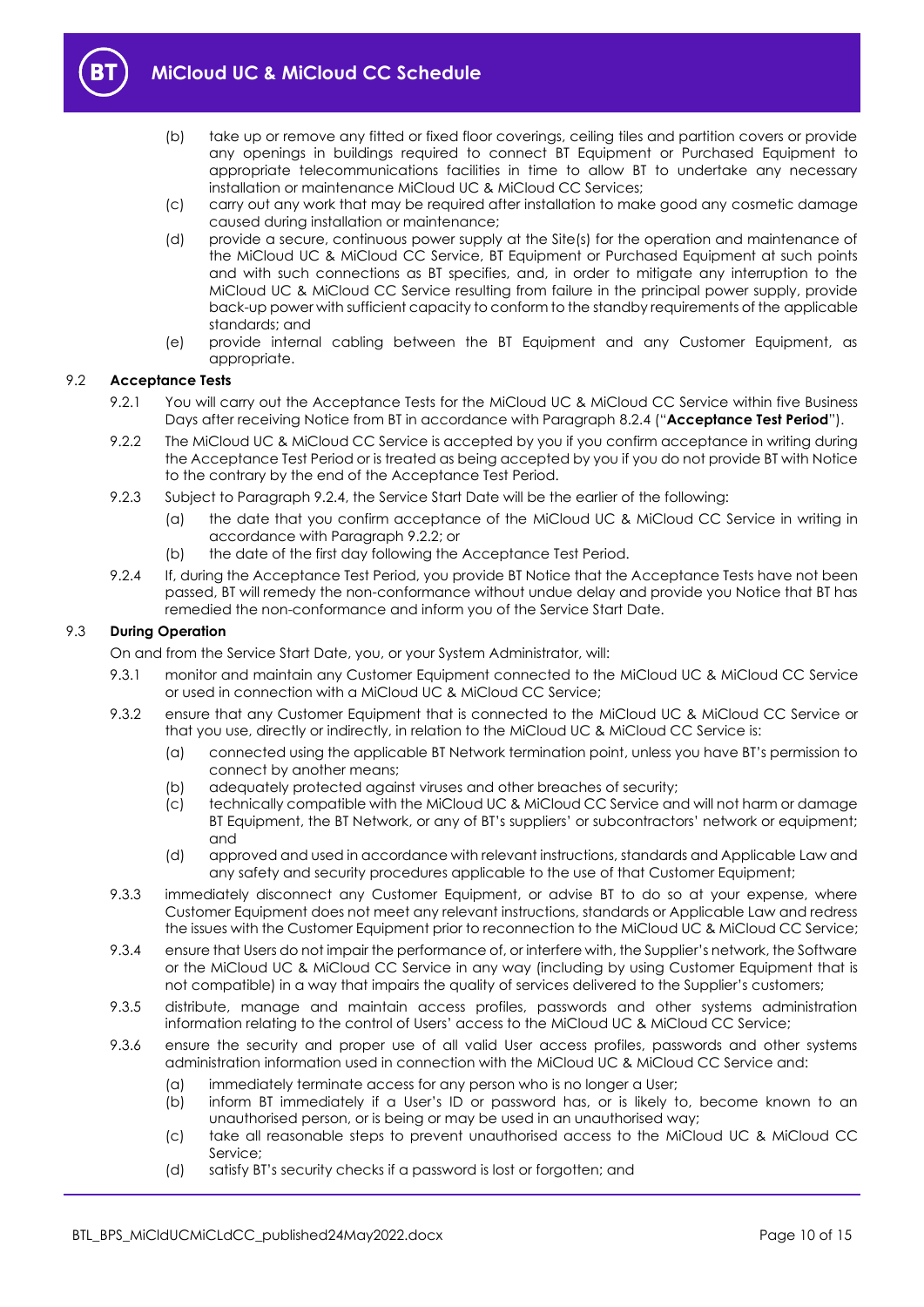

- (e) change any or all passwords or other systems administration information used in connection with the MiCloud UC & MiCloud CC Service if BT requests you to do so in order to ensure the security or integrity of the MiCloud & MiCloud UC & MiCloud CC Service; and
- 9.3.7 ensure that the maximum number of Users will not exceed the permitted number of User identities as set out in any applicable Order.

#### 9.4 **The End of the Service**

On termination of the MiCloud UC & MiCloud CC Service by either of us, you will:

- 9.4.1 provide BT with all reasonable assistance necessary to remove BT Equipment from the Site(s);
- 9.4.2 disconnect any Customer Equipment from BT Equipment located at the Site(s);
- 9.4.3 not dispose of or use BT Equipment other than in accordance with BT's written instructions or authorisation;
- 9.4.4 arrange for any BT Equipment located at the Site(s) to be returned to BT; and
- 9.4.5 be liable for any reasonable costs of recovery that BT incurs in recovering the BT Equipment.

## <span id="page-10-0"></span>**10 Notification of Incidents**

Where you become aware of an Incident:

10.1 the Customer Contact will report it to the Service Desk;

- <span id="page-10-1"></span>10.2 BT will give you a Ticket;
- <span id="page-10-2"></span>10.3 BT will inform you when it believes the Incident is cleared and will close the Ticket when:
	- (a) you confirm that the Incident is cleared within 24 hours after having been informed; or
	- (b) BT has attempted unsuccessfully to contact you, in the way agreed between both of us in relation to the Incident, and you have not responded within 24 hours following BT's attempt to contact you.
- <span id="page-10-3"></span>10.4 If you confirm that the Incident is not cleared within 24 hours after having been informed, the Ticket will remain open, and BT will continue to work to resolve the Incident.
- 10.5 Where BT becomes aware of an Incident, Paragraphs [10.2,](#page-10-1) [10.3](#page-10-2) and [10.4](#page-10-3) will apply.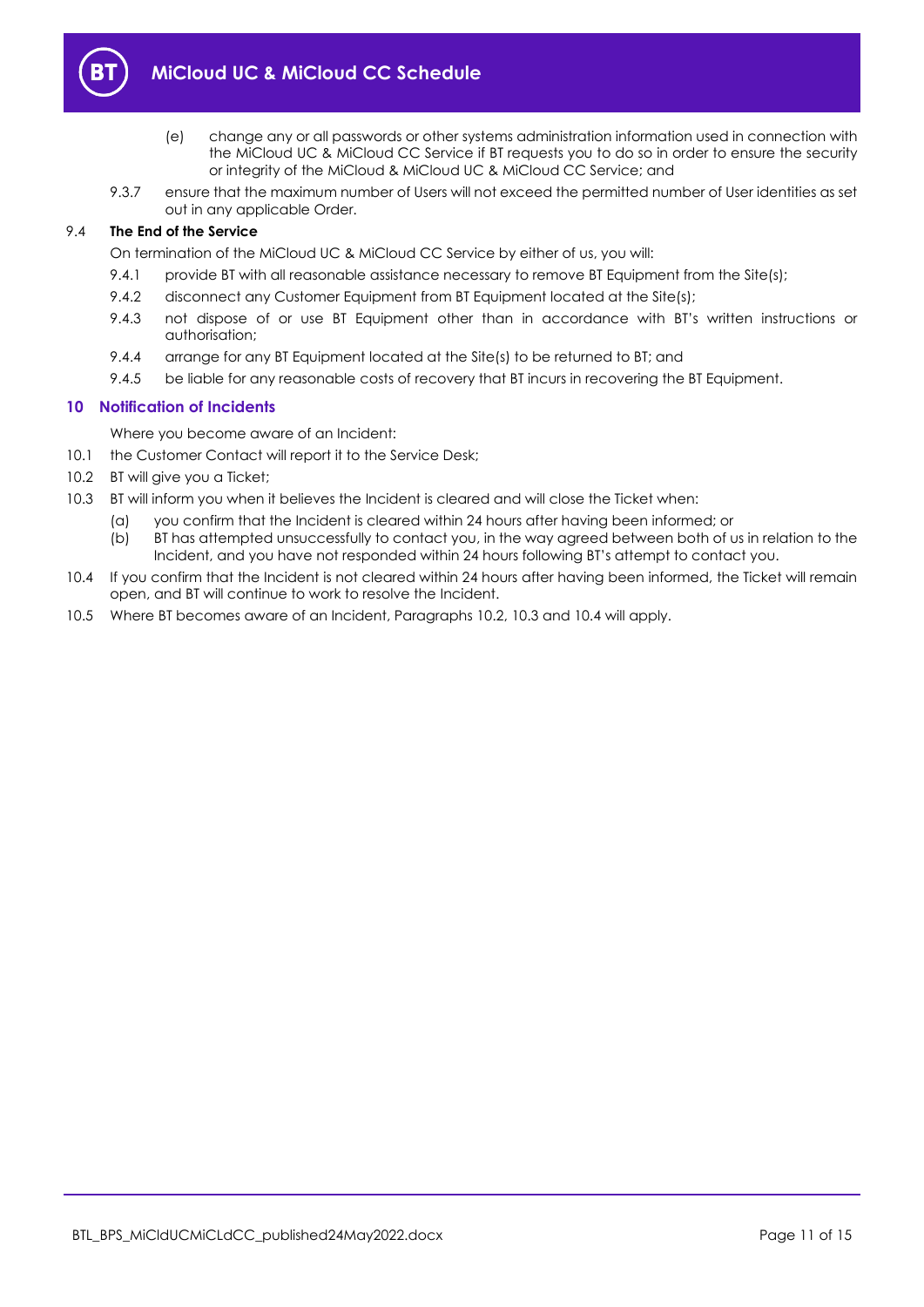

## <span id="page-11-0"></span>**Part C – Service Levels**

## <span id="page-11-1"></span>**11 Service Care Levels**

<span id="page-11-3"></span>11.1 From the Service Start Date, BT will repair an Incident in accordance with the Service Care Level that you select and as set out in the Order, in accordance with the below table:

| Service Care Level | <b>Description</b>                                                                                                                                                                                                                                                                                                                                                                                                                                                         |
|--------------------|----------------------------------------------------------------------------------------------------------------------------------------------------------------------------------------------------------------------------------------------------------------------------------------------------------------------------------------------------------------------------------------------------------------------------------------------------------------------------|
| <b>Prompt Care</b> | BT will aim to respond to an Incident within four hours and to repair an Incident by<br>the end of the next working day after you report the Incident to BT in accordance<br>with Paragraph 10.<br>BT will treat an Incident reported after 2100 on a weekday or a Saturday, or<br>anytime on Sundays or on public or bank holidays, as if you reported the Incident<br>at 0800 on the next weekday or Saturday after the day you actually reported the<br>Incident to BT. |
| <b>Total Care</b>  | BT will aim to respond to an Incident within four hours and repair an Incident within<br>24 hours of you reporting the Incident to BT (including public or bank holidays) in<br>accordance with Paragraph 10.                                                                                                                                                                                                                                                              |

11.2 The Service Care Levels will be subject to the additional terms set out in Section 14 of the BT Price List.

#### <span id="page-11-2"></span>**12 Service Levels**

There are no service levels for the MiCloud UC & MiCloud CC Service.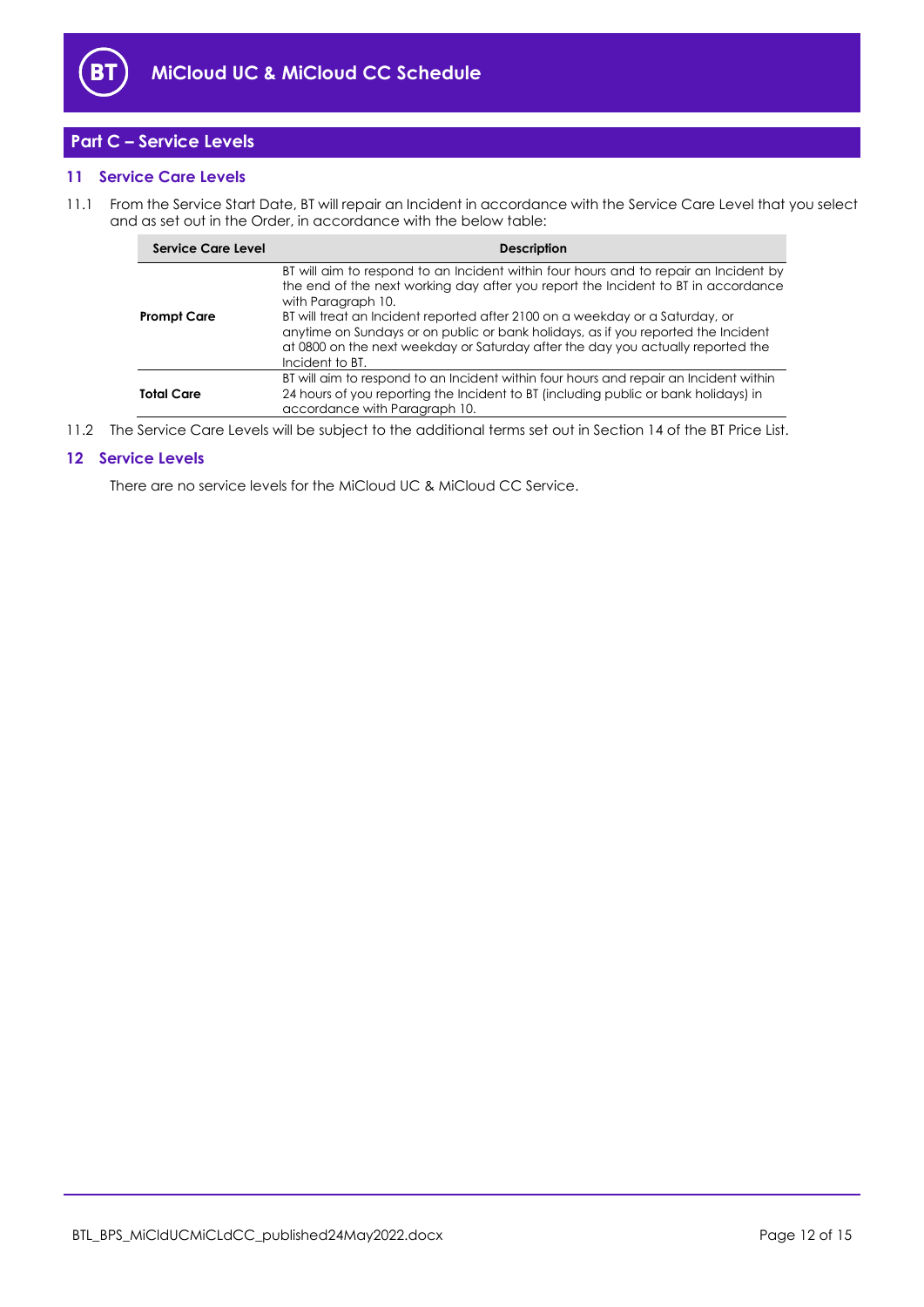

## <span id="page-12-0"></span>**Part D – Defined Terms**

#### <span id="page-12-1"></span>**13 Defined Terms**

In addition to the defined terms in the General Terms, capitalised terms in this Schedule will have the below meanings (and in the case of conflict between these defined terms and the defined terms in the General Terms, these defined terms will take precedence for the purposes of this Schedule). BT has repeated some definitions in this Schedule that are already defined in the General Terms. This is to make it easier for you to find the definitions when reading this Schedule.

"**Acceptance Test Period**" has the meaning given in Paragrap[h 9.2.1.](#page-9-4)

"**Acceptance Tests**" means those objective tests conducted by you that when passed confirm that you accept the MiCloud UC & MiCloud CC Service and that the MiCloud UC & MiCloud CC Service is ready for use save for any minor non-conformities that will be resolved as an Incident in accordance with Paragrap[h 8.3.1.](#page-8-5)

"**Additional Go Live Support**" means advanced on Site training on the MiCloud UC & MiCloud CC Service for the System Administrator and Users after the Service Start Date.

"**Advanced End User Training**" means advanced web based or on Site training for Users on telephones and application features used with the MiCloud UC & MiCloud CC Service.

"**Bespoke User Feature Pack**" means a bespoke bundle consisting of the Standard Service Components and the Service Options selected by you.

"**BTnet**" means a dedicated internet access service from BT (or any successor service) with further details set out at <https://business.bt.com/products/broadband/bt-leased-lines/> (or any other online address that BT may advise).

"**BT MPLS Network**" means BT's multi-protocol label switching based data VPN service known as BT IP Connect UK service which can be found a[t www.bt.com/terms.](http://www.bt.com/terms)

"**BT Price List**" means the document containing a list of BT's charges and terms that may be accessed at: [www.bt.com/pricing](http://www.bt.com/pricing) (or any other online address that BT may advise you).

"**Business Hours**" means between the hours of 0800 and 1700 in a Business Day.

**"Caller Line Identification"** or "**CLI**" means the Originating Number that is identified to the recipient of the call.

"**Cardholder Data**" means the unique payment card number (typically for credit or debit cards) that identifies the issuer and the particular cardholder account. Cardholder Data may also include any of the following: cardholder name, expiration date, service code or Sensitive Authentication Data.

"**Content**" means applications, data, information (including emails), video, graphics, sound, music, photographs, software or any other material.

"**Customer Equipment**" means any equipment including any Purchased Equipment and any software, other than BT Equipment, used by you in connection with a MiCloud UC & MiCloud CC Service.

**"Customer Requirement Form"** means the form(s) used to capture your requirements and configuration details needed to build the MiCloud UC and CC Service.

"**DDI**" means direct dialling in.

"**De-installation Charges**" means the charges payable by you on de-installation of the MiCloud UC & MiCloud CC Service that are equal to the then current rates for Installation Charges on the date of de-installation.

"**Desktop Device**" means a desktop handset provided by BT as part of the MiCloud UC & MiCloud CC Service that will be Purchased Equipment for the purposes of this Schedule.

"**Device**" means either a Desktop Device or a Mobile Device.

"**Enabling Service**" has the meaning given in Paragrap[h 5.1.](#page-2-3)

"**EU**" means European Union.

"**EULA**" has the meaning given in Paragraph [7.7.1.](#page-5-0)

"**General Terms**" means the general terms to which this Schedule is attached or can be found at [www.bt.com/terms,](http://www.bt.com/terms) and form part of the Contract.

"**Geographic Number"** means public telephone numbers in the UK in the number space governed by Ofcom and attributed to communications providers for the purpose of enabling public telephony at a fixed location. "**Incident**" means an unplanned interruption to, or a reduction in the quality of, the MiCloud UC & MiCloud CC Service or particular element of the MiCloud UC & MiCloud CC Service.

"**Incoterms® 2010**" means the International Commercial Terms, which are a series of pre-defined commercial terms published by the International Chamber of Commerce and are a trademark of the International Chamber of Commerce.

"**Installation Charges**" means those Charges set out in any applicable Order in relation to installation of the MiCloud UC & MiCloud CC Service or any Purchased Equipment, Customer Equipment or BT Equipment as applicable.

"**Internet**" means a global system of interconnected networks that use a standard Internet Protocol to link devices worldwide.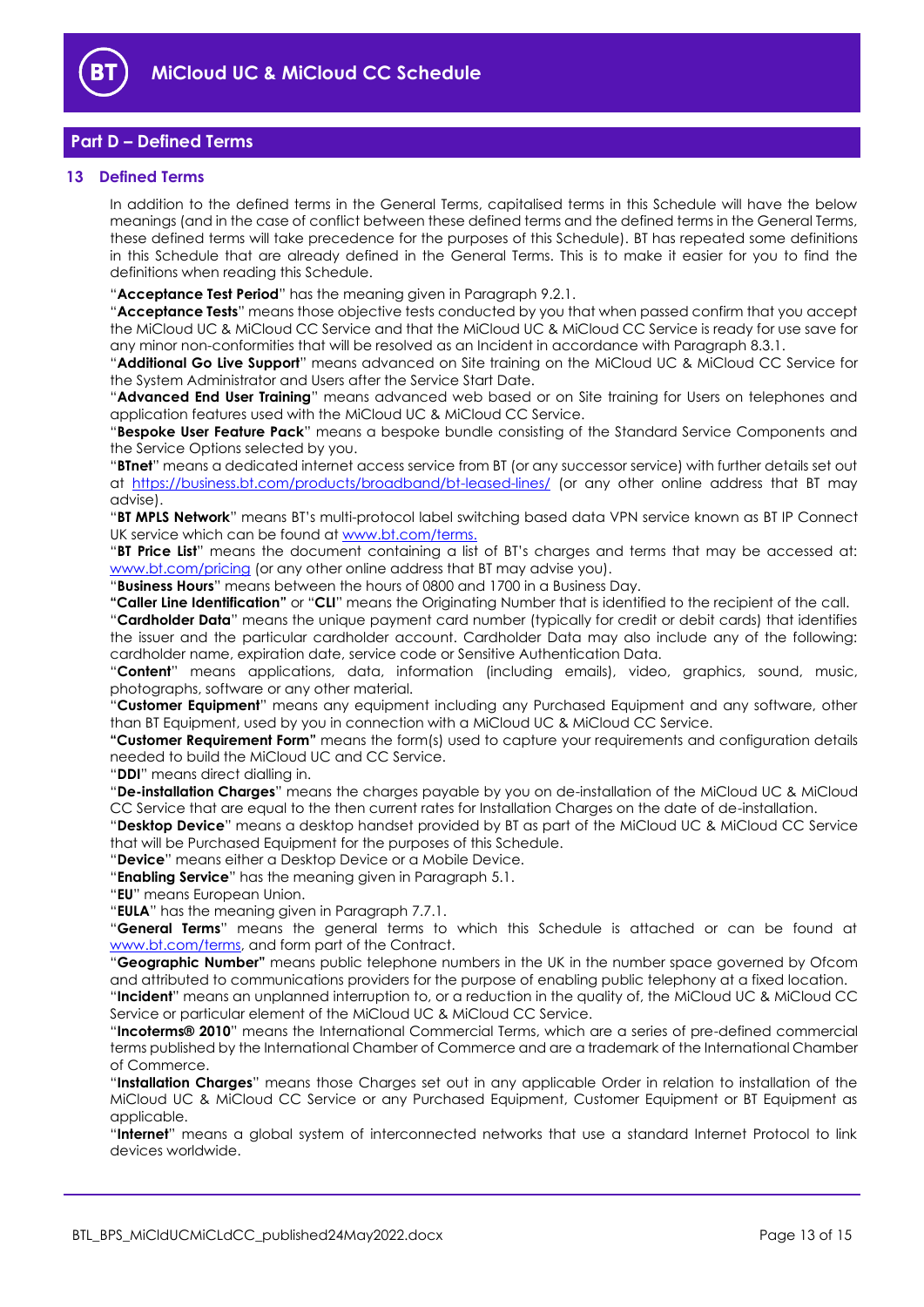"**Internet Protocol**" or "**IP**" means a communications protocol for devices connected to the Internet that specifies the format for addresses and units of transmitted data.

"**IP Address**" means a unique number on the Internet of a network card or controller that identifies a device and is visible by all other devices on the Internet.

"**Local Area Network**" or "**LAN**" means the infrastructure that enables the ability to transfer IP services within Site(s) (including data, voice and video conferencing services).

"**Merchant**" means for the purposes of the PCI DSS, any entity that accepts payment cards bearing the logos of any of the five members of PCI SSC (American Express, Discover, JCB, MasterCard or Visa) as payment for goods or services.

"**MiCloud Contact Centre**" means the MiCloud contact centre Service Option that provides a hosted contact centre environment comprising of agent applications, agent groups, advance call control features, contact centre management & management reporting.

**"MiCollab UC Application"** means the unified communications software and tools available with certain licencing types, providing a unified communications client for desktop, mobile devices, and web, enabling advanced messaging, video, and audio calling.

"**MiTeam Add-On**" means an add-on providing team collaboration with messaging, content sharing, white boarding and real-time voice and video meetings.

"**Mitel Handsets**" mean telephony handsets for use with the MiCloud UC & CC Service.

"**MiVoice Business Console**" means a PC based call handling solution.

"**Minimum Period of Service**" means a period of 36 or 60 consecutive months beginning on the Service Start Date, as set out in any applicable Order.

"**Minimum Term**" means the minimum term for any User Feature Pack that will be the period as set out in the applicable Order or until expiry or termination of the Contract, whichever is earlier.

"**Mobile Device**" means a mobile handset provided by BT as part of the MiCloud UC & MiCloud CC Service that will be Purchased Equipment for the purposes of this Schedule.

"**Network Terminating Equipment**" or "**NTE**" means the BT Equipment used to provide the MiCloud UC & MiCloud CC Service, either at the point of connection between the BT Network and the Access Line, or provided at the Site(s) for connection to the Network Terminating Unit.

**"Originating Number"** means a Geographic Number or Non-geographic Number from which a Call originated. "**PCI DSS**" means the Payment Card Industry Data Security Standards, a set of policies and procedures issued by the PCI Security Standards Council LLC (as may be adopted by local regulators) and intended to optimise the security of credit and debit card transactions and protect cardholders against misuse of their personal information.

**"Presentation Number"** means the CLI nominated or provided by the caller that can be used to make a return call.

"**Real Time Analytics**" means a solution for businesses to monitor inbound and outbound call activity and record calls.

"**Receiving Number**" means the telephone number on which a call terminates.

"**Recurring Charges**" means the Charges for the MiCloud UC & MiCloud CC Service or applicable part of the MiCloud UC & MiCloud CC Service that are invoiced repeatedly in every payment period (e.g. every month), as set out in any applicable Order.

"**Renewal Period**" means for each MiCloud UC & MiCloud CC Service, the initial 36 or 60 month period following the Minimum Period of Service, and each subsequent 36 or 60 month period (as applicable).

**"Screening List"** means the list of Type 2 Presentation Numbers, Type 3 Presentation Numbers and Type 5 Presentation Numbers agreed by both of us as set out in the Customer Requirement Form.

"**Sensitive Authentication Data**" means security-related information (including but not limited to card validation codes/values, full track data (from the magnetic stripe or equivalent on a chip), PINs, and PIN blocks) used to authenticate cardholders and/or authorize payment card transactions that may be transmitted or processed (but not stored) as part of a payment transaction.

"**Service Care Levels**" means the times to respond to or repair an Incident that BT will endeavour to achieve in response to a fault report and that are based on the Access Line, as set out in Paragrap[h 11.1.](#page-11-3)

"**Service Desk**" means the helpdesk that you are able to contact to submit service requests, report Incidents and ask questions about the MiCloud UC & MiCloud CC Service.

"**Service Management Boundary**" has the meaning given in Paragrap[h 4.1.](#page-2-4)

"**Service Options**" has the meaning given in Paragraph [3.](#page-1-5)

"**SIP Trunking Access Channel**" means a voice channel to the Public Switched Telephone Network that allow voice calls to be made and received from the MiCloud UC & CC Service.

"**Site**" means a location at which the MiCloud UC & MiCloud CC Service is provided.

"**Standard Service Components**" has the meaning given in Paragraph [2.](#page-1-4)

"**Supplier**" means Mitel Networks Corporation of 350 Legget Drive, Ottawa, Ontario, Canada K2K2W7.